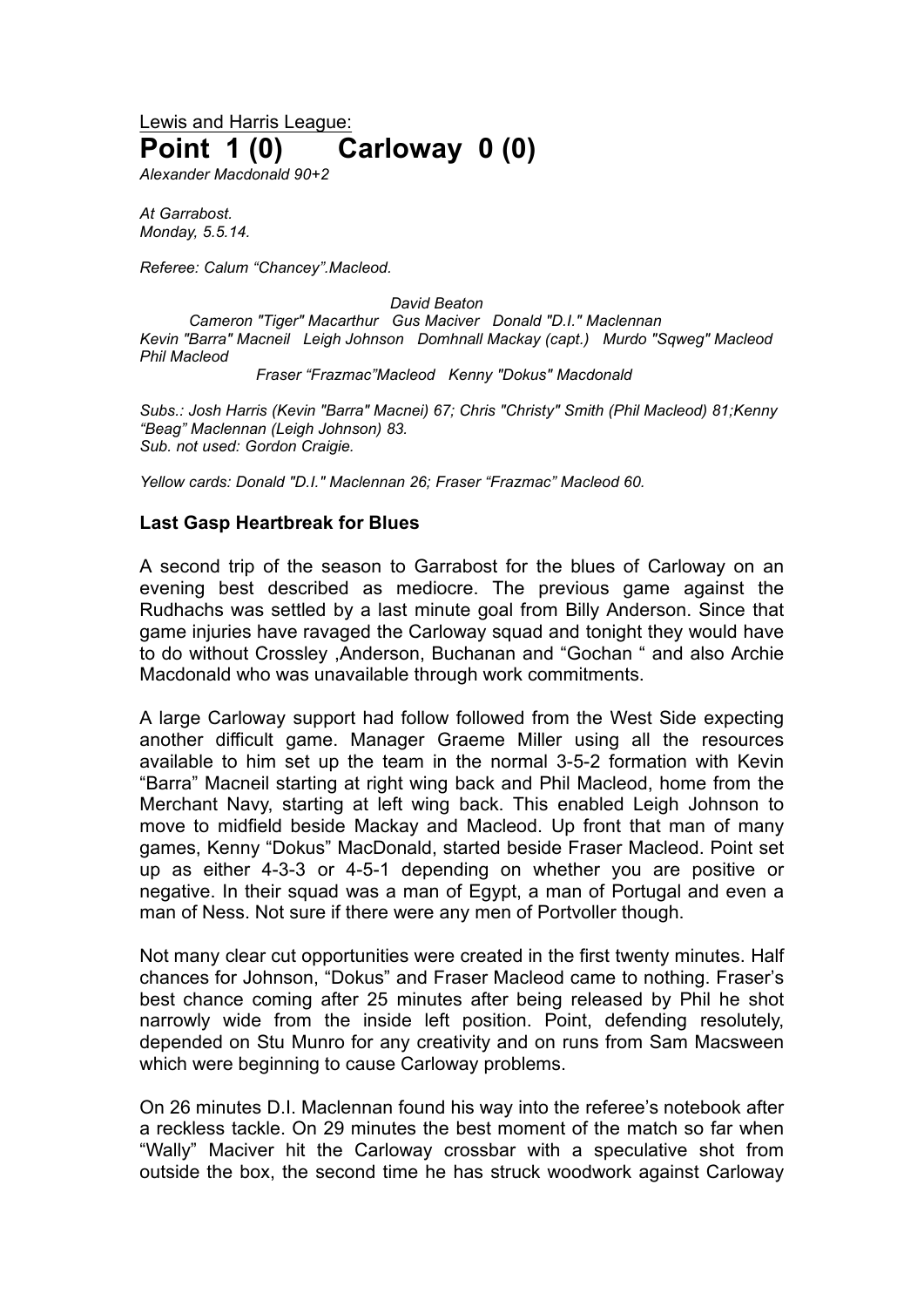this season.

Carloway then started to dominate proceedings. Mackay and Macleod in midfield cleverly switching play at every opportunity. Chances came and chances were missed. On 37 minutes Phil Macleod lost his marker in the box only to see his header well saved by the ageless Alex Wright before the ball was scrambled clear by the Point defence. On 41 minutes Fraser shot narrowly wide again, this time from the inside right position.

Finally, very nearly an "I was there moment" when Kenny "Dokus" nearly scored with a header, Alex Wright pulling off a good save from a clever back header.

## **Half Time: Point 0 Carloway 0**

The second half did not bring any respite in the weather with Carloway now facing the elements. However they started the half well and were well in command without creating any real clear cut chances, the best coming on 52 minutes when Leigh Johnson shot over after good interchange between himself and Mackay. Point defended deeply and depended on breakaways, their best opportunity coming on 57 minutes when after a break out from defence Stephen Campbell shot wide.

Then, on 60 minutes came a moment of controversy. A pass from the Carloway midfield had left Fraser isolated on Stephen Campbell who then seemed to go down very easily. Referee "Chancey" immediately blew his whistle for a free kick just before Fraser had shot beyond Wright into the Point net. To the Carloway support there was minimal, if any, contact. To rub salt in the wound, Fraser was then booked by the referee.

There then followed a furry of substitutions and half chances for both sides. Carloway's best opportunity falling to Fraser again when he shot over after good work from Phil. Point's best opportunity fell to the man from Cairo who shot over after good work from Stu Munro

As the game wound down to the final stages the feeling was it was going to remain a stalemate. However there was to be a sting in the tail for Carloway. Just into injury time a free kick was awarded to Point on the edge of the box after what appeared to be an innocuous challenge from Kenny "Beag" and a rather theatrical dive from a Point player (Spike). Up stepped 15 year old Alexander Macdonald, son of Point legend "Tuff" Macdonald, to thunder a left foot drive past the wall and into the top corner **(1-0)**.

A great strike, but questions have to be asked about the positioning of the wall. There was still time for one final opportunity for "Dokus" but his shot was scrambled clear by Wright.

## **Full time: Point 1 Carloway 0**

Carloway will play a lot worse this season and win easily. Their defence, as it